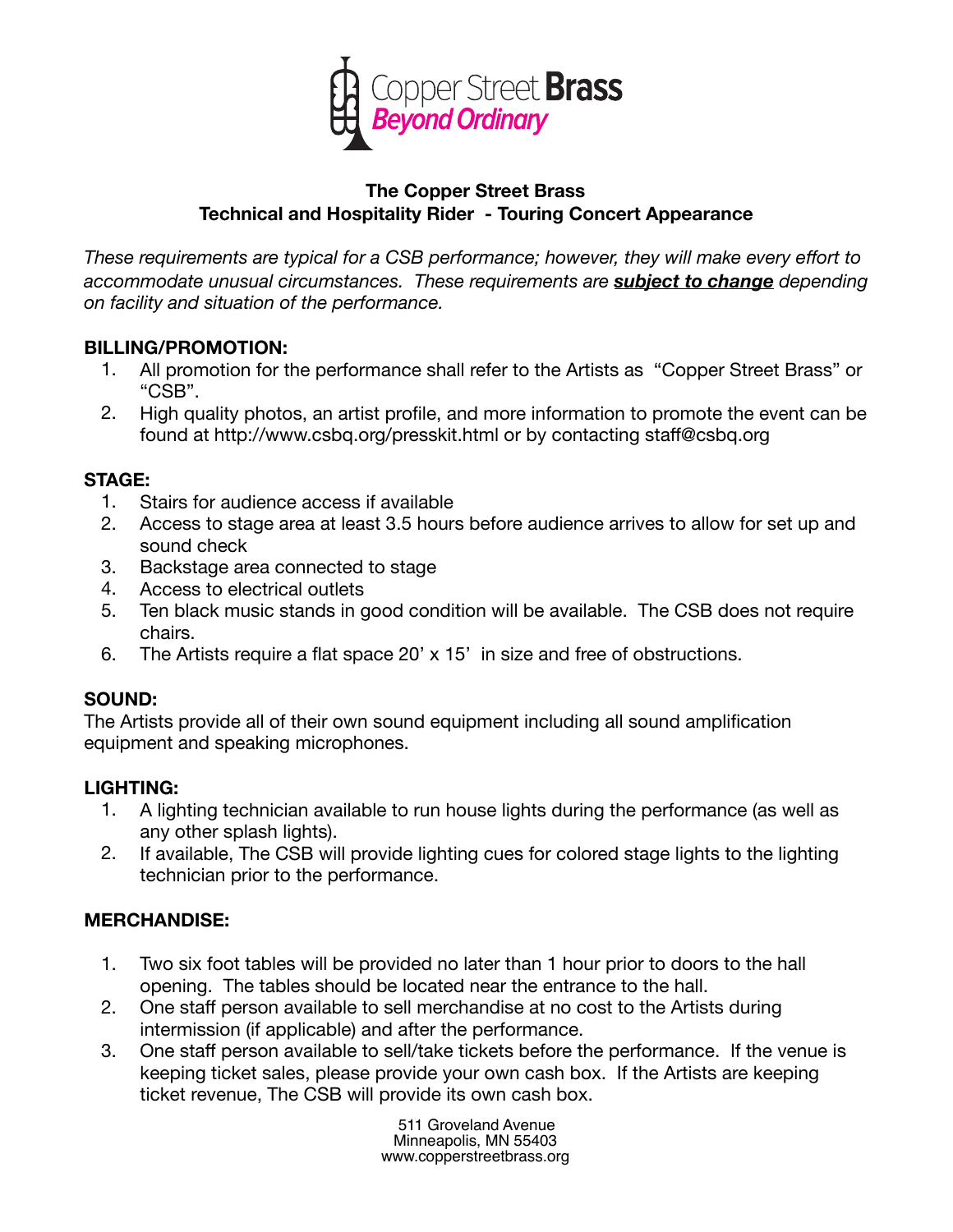## **SCHEDULE:**

The following represents a typical schedule for an evening performance and may be subject to change. Please note these requirements do not represent any time needed to prepare or restore the performance venue for our program.

| Load- in/Set up     | 3:30 p.m.     |
|---------------------|---------------|
| Sound Check/Warm up | 4:00-5:15     |
| <b>Dinner Break</b> | $5:15 - 6:30$ |
| Doors open at venue | 6:30          |
| Performance         | 7:00          |
| Load- out           | 8:30-9:30     |
|                     |               |

## **SECURITY:**

Presenter shall provide proper security at all times to ensure the safety of Artists' equipment and personal property for the duration of the Artist's time at the venue. Any loss or damages to The CSB's property shall be the sole responsibility of the Presenter.

#### **DRESSING/GREEN ROOM(S):**

- 1. Presenter shall provide at least two large dressing rooms suitable for performers with lockable doors for the sole use of the Artists.
- 2. Rooms shall be comfortable with heating or air conditioning appropriate to climate. Adequate lighting, dressing mirror, comfortable seating (chairs and/or couches) and private toilet facilities in the rooms or within close proximity.
- 3. Rooms are to be directly accessible to the stage.
- 4. Presenter shall also supply 10 bottles of water and healthy snacks which could include one fresh fruit platter and/or one fresh vegetable platter.

## **HOSPITALITY:**

- 1. Three hotel rooms (non-smoking, 2 double beds)
- 2. Hotel accommodations should have WIFI included during the Artists' stay, and a complimentary breakfast at the hotel is appreciated.
- 3. The Artists will need a full meal to be provided for them before the performance. Please ensure that the meal provided is a healthy, balanced one; not fast food. If no meal is provided, Artists should receive a cash stipend of \$100.00 USD for the ensemble.

#### **REPRODUCTION:**

No portion of the performance may be broadcast, recorded, filmed, taped or embodied in any manner for the purpose of reproducing or subsequently broadcasting such performance without Artists' prior written consent.

#### **PRESS:**

The Copper Street Brass may be made available for press interviews upon request.